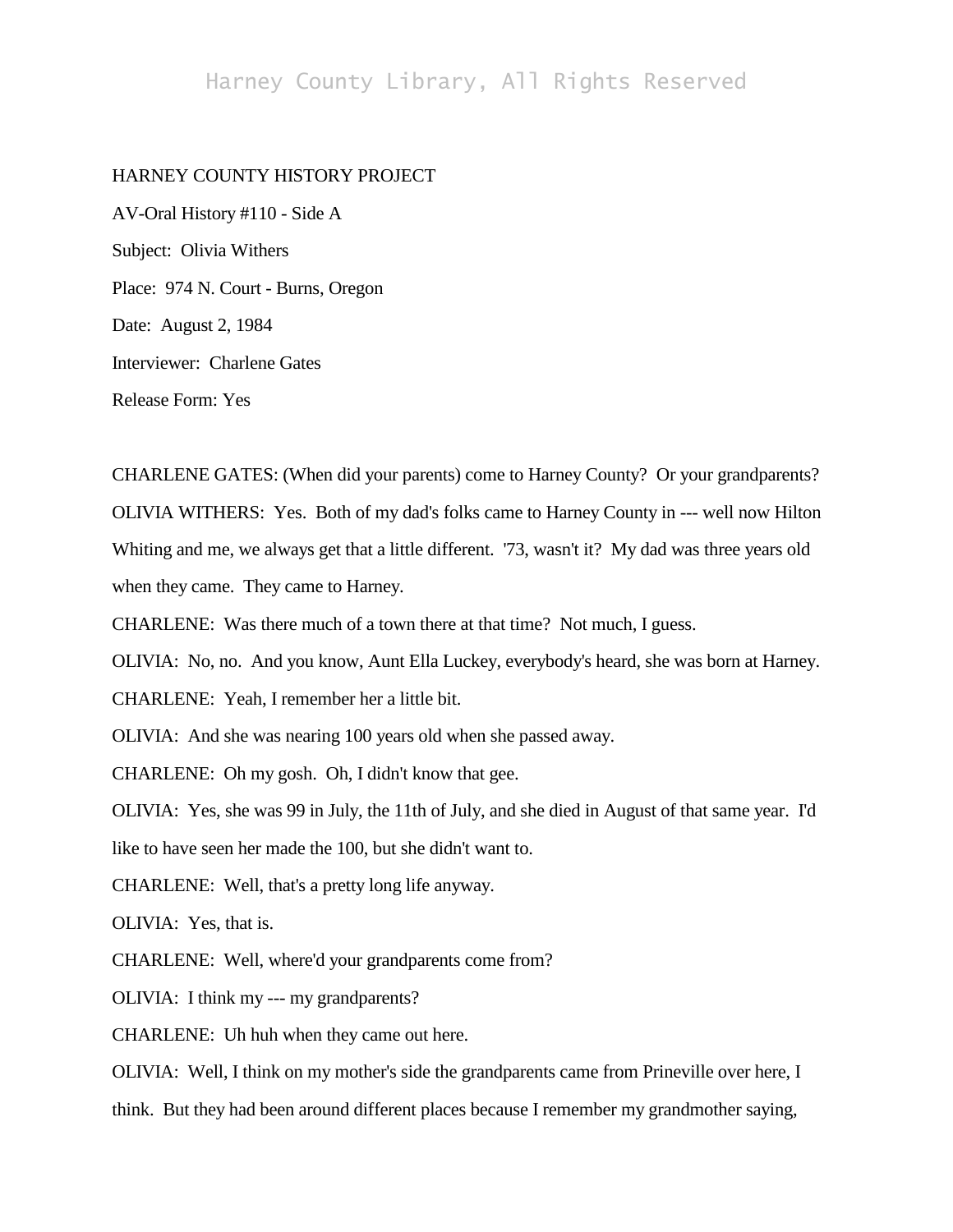granddad, he didn't want to stay anyplace very long. He wanted to keep moving. She says when we got here, she said, "I set my foot down, I'm not going to go again." So ---

CHARLENE: Did they come out and homestead? Take up a homestead in Burns? I mean in Harney?

OLIVIA: Well they came --- that was the Dixon's --- they came right out here across the river, there where Stafford's live. That was their place. (Clock striking in living room.) And they didn't move either, they was there. Well then from the Whiting side --- I don't really know where Grandmother Whiting and Granddad Whiting came, where they came from here. I should know too, but I don't think I know that. Hilton might know. But my own parents, I think my mother was born over in Prineville. They was in Oregon.

CHARLENE: Did they come from the South, maybe?

OLIVIA: No, no. They didn't come from the South. They might have come from like maybe the Middle West our way, or someplace in there.

CHARLENE: Oh, I see. But did they come over and have a homestead near Harney? Did they have a ranch?

OLIVIA: That was my folks from my dad's side. The Whitings came out to Harney there. I don't know how they done that. They must have had a place there, but I don't think there was much of a town at that time.

CHARLENE: Oh, I bet there wasn't.

OLIVIA: 'Course they might have started the town, because --- well, doesn't Pauline (Braymen) have that book of Harney County? It tells a good deal about that in there.

CHARLENE: Oh, I see.

OLIVIA: The Whitings are mentioned in that, when they came to Harney, and the Indian War and everything, you know.

CHARLENE: Yeah, she probably has that book.

OLIVIA: Well then, the Whitings, they later moved down here and they lived right out here by the river, you know. Well, it's right in there where Walters, Naomi Walters and them are, you know,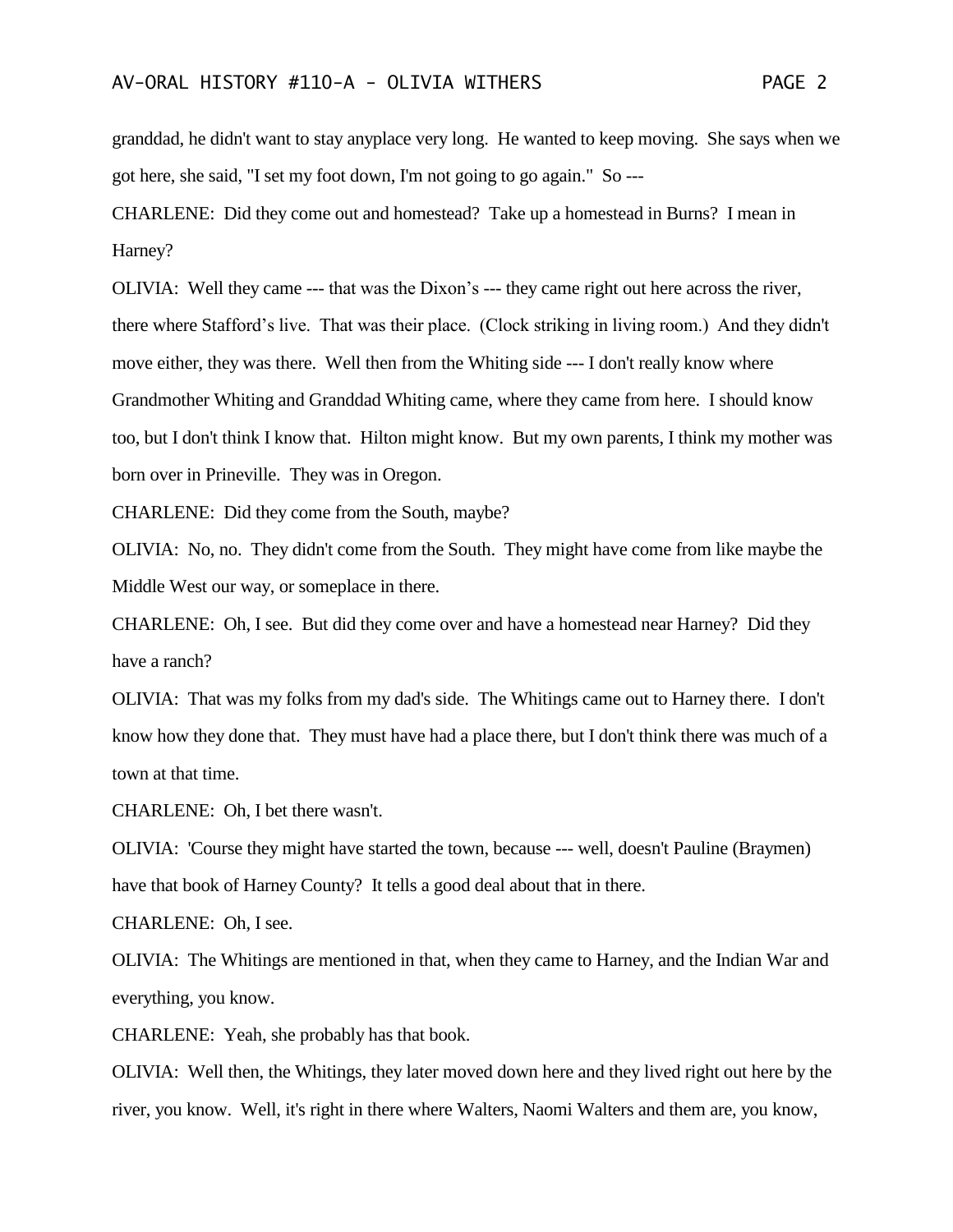right across the river from the Biggs place. And then I had that little part of the place there. And Lottie --- Bossuots, they have it now. I let them have it. So it's still in the family.

CHARLENE: You were a Whiting?

OLIVIA: Uh huh.

CHARLENE: Oh, I didn't remember.

OLIVIA: Well, you wouldn't, probably, Charlene, no you wouldn't remember that. But your folks would.

CHARLENE: Oh yeah, sure, yeah, they would know.

OLIVIA: Yeah, I was a Whiting, my dad was Frank Whiting, and then Hilton Whiting out here, you know, his dad was George Whiting. And Norma Curtis --- well let's see, there's two of them here now, two of the kids here. Lottie's gone, and Herbert's died, and Wayne died, and then there's one girl, Audrey, she lives over in Lakeview country.

CHARLENE: So, you grew up near Harney?

OLIVIA: No.

CHARLENE: Or near Burns?

OLIVIA: I grew up right here, right near Burns. But I wasn't in Burns so much, you know, maybe once a year on the Fourth of July or something special.

CHARLENE: Oh really, is that all? Oh, for goodness sakes. There must not have been much of a town.

OLIVIA: Well, there wasn't, but then you've heard of this Egan, the starter of it, I guess.

CHARLENE: I don't really know too much about the early history, just, you know, the Dalton Store.

OLIVIA: Well, the Dalton Store was about one of the earliest stores, wasn't it? Well, my Grandmother Dixon, they lived right out here, as I say, right across. And that was on my mother's side. She peddled butter here in town, and the Daltons was one of the customers. Let's see, the Daltons, and the McConnell's, and well, all those older people. Gaults and all them, every week. And horse and buggy, too.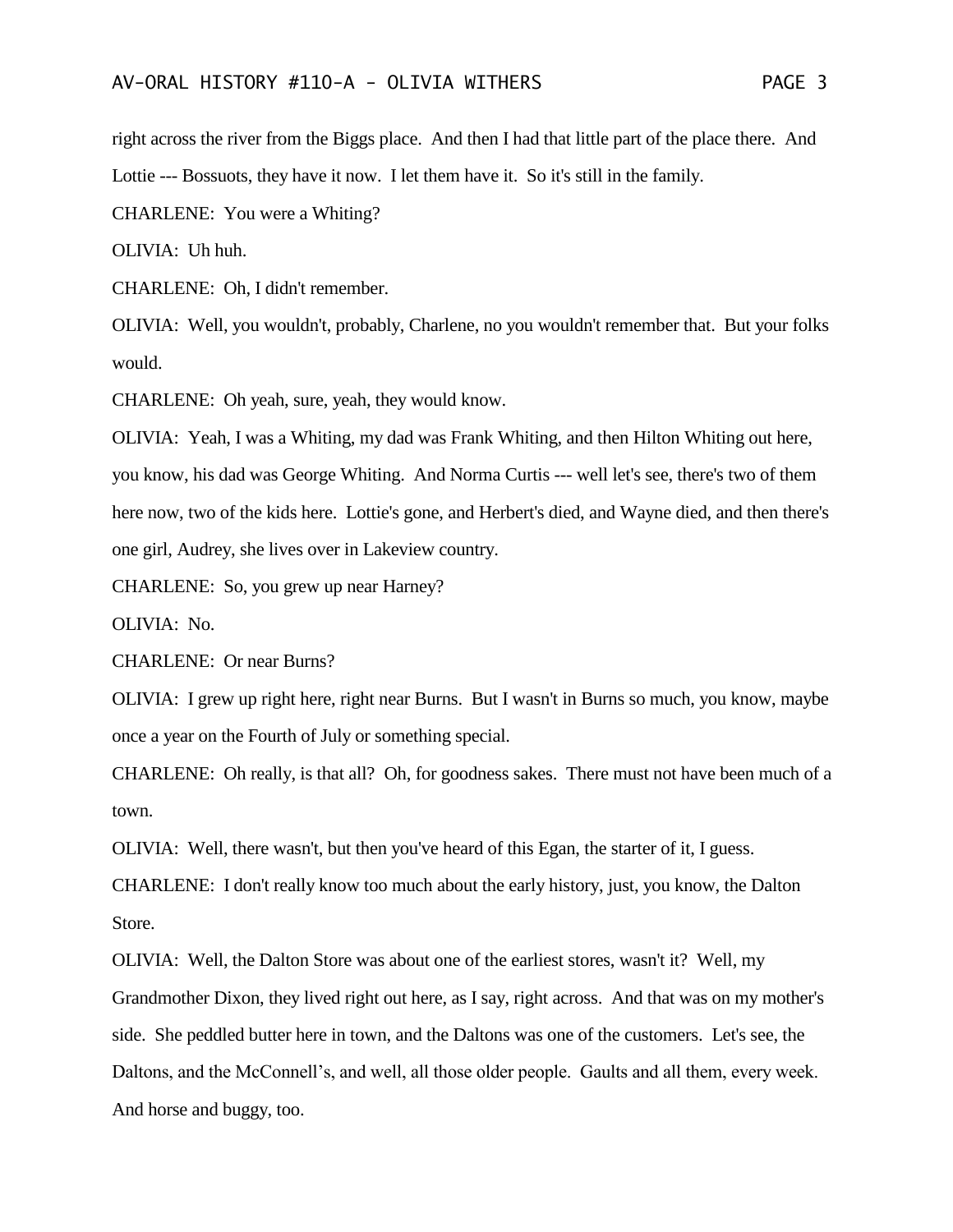... (Unrelated)

CHARLENE: Well, she peddled butter in a horse and carriage?

OLIVIA: Yes. She'd milked cows and made the butter.

CHARLENE: On a churn?

OLIVIA: Yeah, churned it, then worked it and molded it into pounds or two-pound rolls, and then peddled it all around town.

CHARLENE: That must have taken an awful lot of time.

OLIVIA: Well, it was work all the time. But then as I say, they didn't have all these activities and going someplace every day like people do now.

CHARLENE: Well, what did you do all day? I mean, what were some of the things you would do?

OLIVIA: Well, by the time you done all the chores in the morning, that was outside chores, you know, milking, taking care of all that milk, and then the butter and the household things, you were pretty busy all the time. Washing and ironing and regular things. There just wasn't any time for fooling around, you might say.

CHARLENE: I guess not. Did you have any spare time ever? I wondered what you did at all for recreation. Were there dances or something?

OLIVIA: Well, not very much, really. We kids didn't --- we didn't have vacations. We didn't go any place. Well, my Grandmother Whiting, she'd take us to church when she could get a hold of us, in the old horse and buggy. But she went to church every Sunday. She was a Baptist; she was a pretty strong Baptist. And then, she --- later years, she got to smoking a pipe, you know, like some of those old ladies smoked a pipe. And then she joined the Nazarene Church. She threw her pipe away. Then she really did go to church every Sunday. Of course, that was in later years. CHARLENE: So, there was at least a Baptist and a Nazarene Church here.

OLIVIA: Well, the Nazarene Church didn't come till later years, but in the earlier years I guess they had a Baptist Church. And I think Presbyterian Church was one of the older churches. I don't know, I think that book tells which church came --- was in here first. I've read it, but me and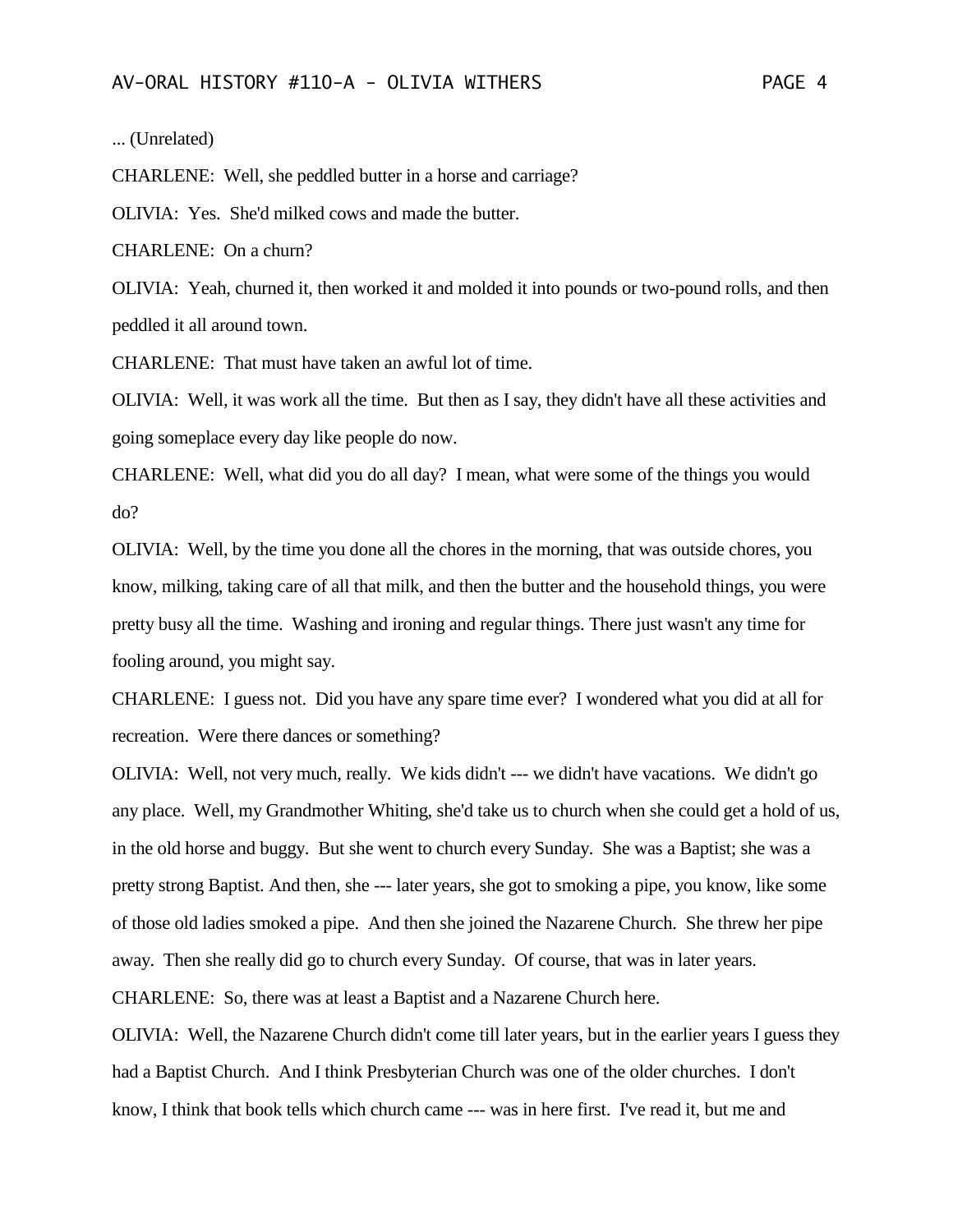memory... these things. Like I say, I never was really too good on history. No, we didn't have a great deal of recreation. There was quite a few of the younger people around my ages, oh maybe in the wintertime they had skating parties, they'd go out skating or something like that. But we never, because of my mom, she didn't ever allow us, she was so afraid we'd get hurt or something. She had a bunch of girls, and she was pretty protective of them.

And occasionally, they had these --- in the wintertime, you know, they had these old dances, barn dances or someplace where they could gather. That was more of a neighborhood thing or affair. Well, they had lots of fun, yeah. 'Course they'd all take a big potluck supper, you know. At midnight they'd have supper and coffee. And we'd make coffee in a big old tub or wash-boiler, or something. I never was a coffee drinker, but they always said that was the best coffee they ever had because everybody'd take a little sack of coffee and then they'd put it all in together. And that was several blends of coffee there, you know, so I guess it made pretty good coffee.

CHARLENE: Oh, that'd be fun. Well, where did they get the music for it? Was it just people around locally?

OLIVIA: Well yeah, just anybody that could fiddle a little. I did, myself, I second on the piano with guys different times for their violin. That's about all they had was a violin and organ, or piano to play a chord on.

CHARLENE: That's all you need, I think.

OLIVIA: Well, made pretty good music sometimes, I guess. We liked it, anyway. 'Course I was a fiend for dancing; I never wanted to go to bed or sleep or anything. Another thing, they took their whole family. My dad had a big old fur coat, and he always took that along. And maybe they'd go on bobsleds, you know. And he'd wrap the kids --- little old kids --- up in the coat when they'd go to sleep, get tired and go to sleep, you know. No babysitting. Nobody went off for babysitting. I sometimes wish they'd take kids now to places, but they leave them, you know.

CHARLENE: That'd be fun if they had things for the whole family.

OLIVIA: Yes, then the family could do things together that way. That was about the size of any entertainments.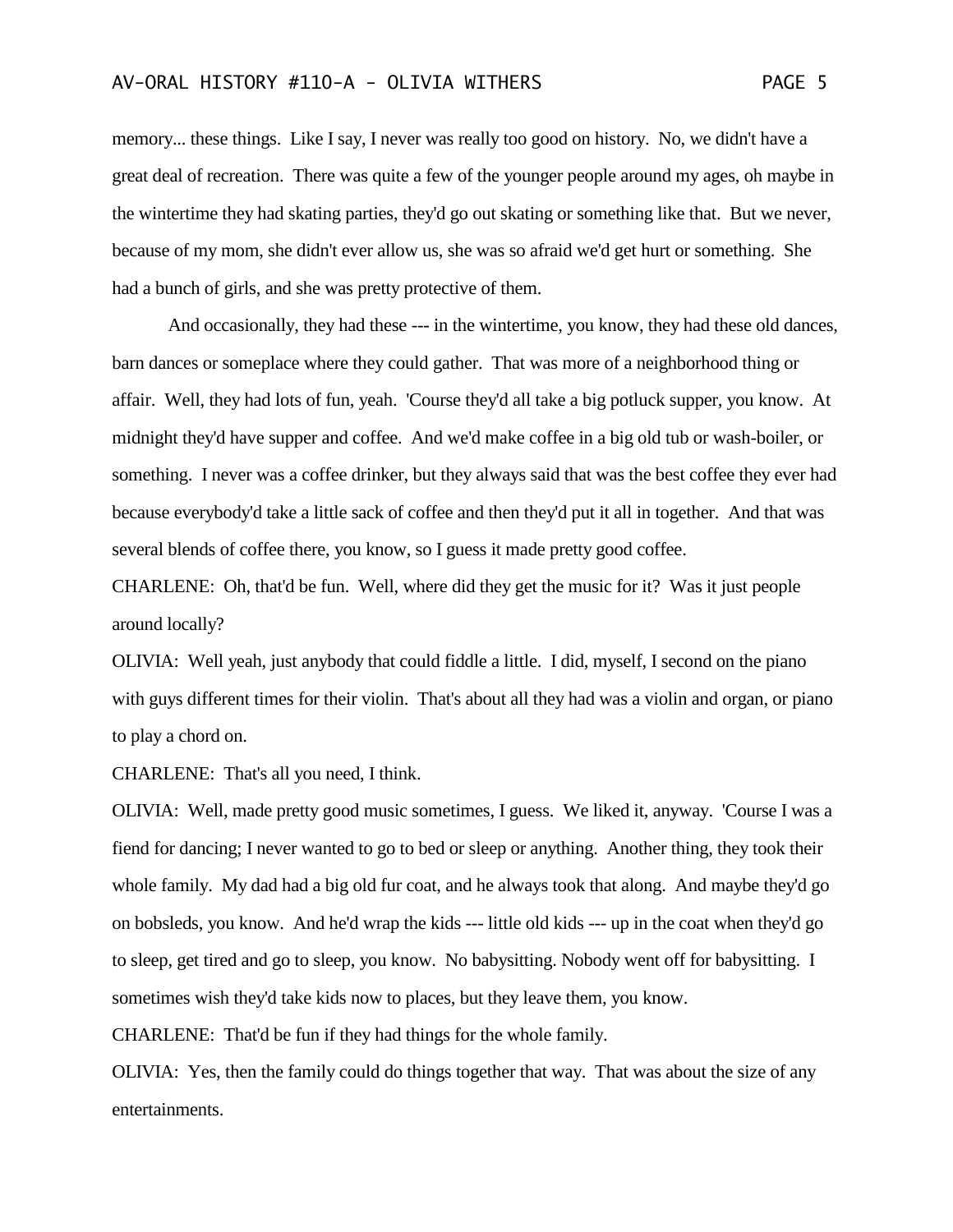CHARLENE: Did they have weddings? Did they have parties after weddings or anything? OLIVIA: No.

CHARLENE: Just kind of quiet weddings?

OLIVIA: Kind of quiet weddings. Kind of family. Wedding ceremony and that was about it. No, I don't think they ever had, I don't think they had much in the way of dinners or anything either afterwards. I never had anything when I was married, either. I just got married. I was married at home. You'd be married there in the house, in your home, you know.

CHARLENE: Oh, I see. Not in church?

OLIVIA: No, not very often.

CHARLENE: Then people started to work right after the weddings.

OLIVIA: Yes, didn't go off honeymooning or anything like that.

CHARLENE: Had to go back to work, huh?

OLIVIA: Oh dear. When you think about these gals getting married now, and boys, they wouldn't know what it is, do they?

CHARLENE: No, I've played for some awfully fancy weddings, just terribly expensive.

OLIVIA: Yes, they're expensive, and go through all that, and maybe it don't last. 'Cause when they get down to saving pennies --- what if they had to do like the really old-timers, you know, make all their own things.

CHARLENE: What kinds of things did your family have to make, I mean, that you couldn't go out and buy? Did you make your own soap and stuff like that?

OLIVIA: Yeah, they'd make their own soap, that old lye soap, you know. Donna Goddard over here makes that lye soap yet.

CHARLENE: Oh, for goodness sakes, I didn't know that.

OLIVIA: Yeah. And wash on a washtub with a washboard. And there was quite a lot of time. And maybe little old kids would have just about one good dress and petticoats with ruffles around them, you had to wash and iron all of those. I tell you, they went through some deals, all right. CHARLENE: Sounds like awful hard work.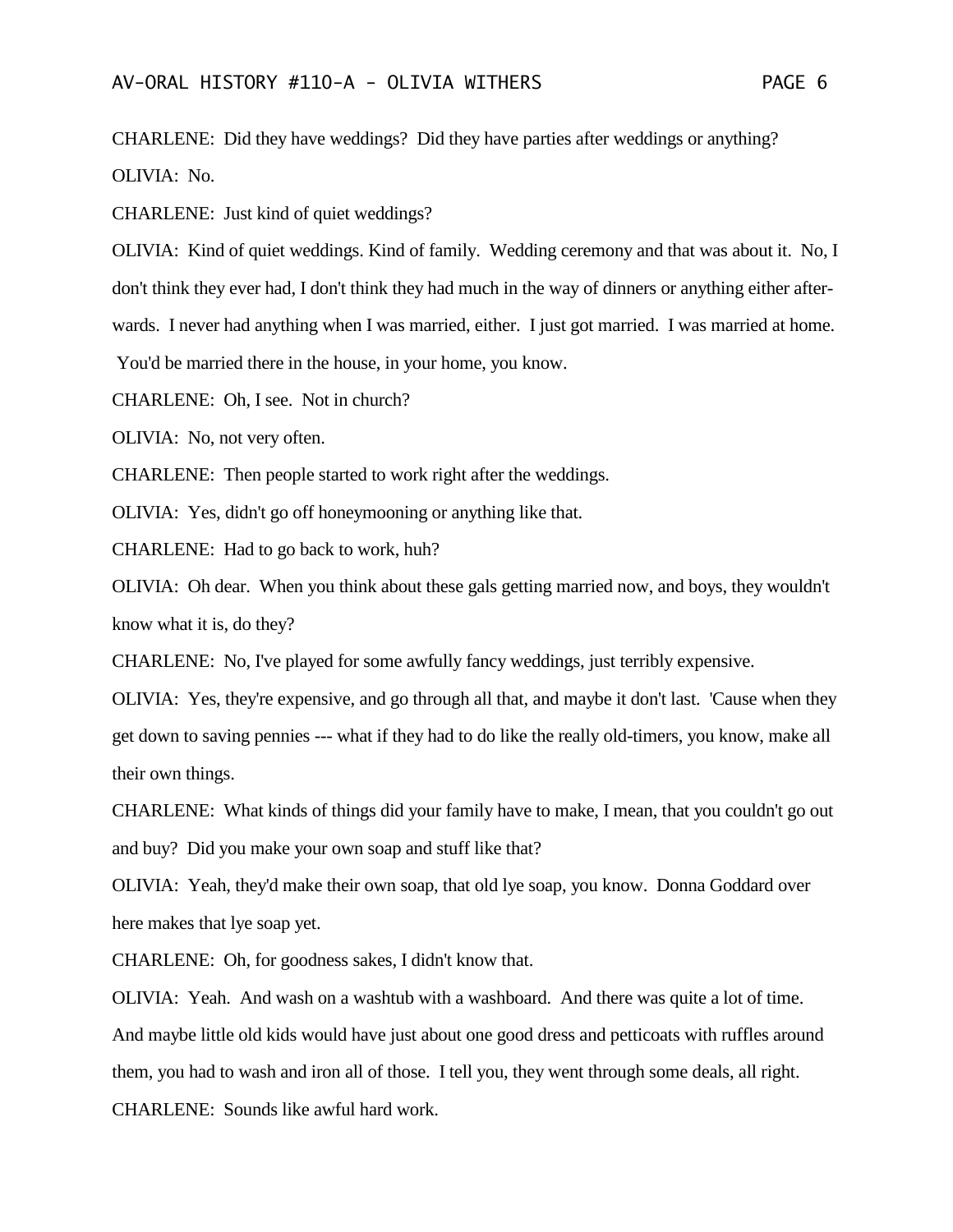## AV-ORAL HISTORY #110-A - OLIVIA WITHERS PAGE 7

OLIVIA: Yeah, but you know, I believe they was happier, and they stayed together, and they worked together. I know my mother said, she said Dad helped her more when the kids were all little than he did after we was grown up. Of course, you know, he'd help get the kids dressed, and she'd be cooking or doing something.

CHARLENE: Where did you go to school? In town here?

OLIVIA: I went to school through the eighth grade, I think, was eighth grade here in town. But mostly out --- right out here at Poison Creek, the Poison Creek School. I never went to high school. CHARLENE: Oh, you didn't.

OLIVIA: Delphine now, when she came along, she was the youngest one, she finished, she went clear through high school. And she stayed, well, she stayed right here at this place where I am now with Grandmother Dixon and went to school. And she went clear through high school, and she took up beauty work. And she went into Portland and took that. And then Ellen, she was next to the youngest, she never finished high school, or didn't go to high school. But later she went out to Boise and took up some --- what do I want to say --- secretarial work. And then she worked a while. But that was about the size of it.

CHARLENE: Did you go; was Poison Creek a one-room school?

OLIVIA: Uh huh. And all grades.

CHARLENE: All grades. How many kids were there? Do you remember?

OLIVIA: I don't remember how many kids. It varied; I suppose. But there was quite a little neighborhood out there, so there must --- I think there was times there was quite a bunch of children there. Schoolteachers usually boarded at my mother's place, 'cause we was pretty near the schoolhouse there. And Agnes Stallard and Enid [Cawlfield-McGowan] both taught school out there. Annie Cote, she was the mother of Frank Cote here, you know. Before she was ever married, she stayed there, or she taught school out there.

CHARLENE: I didn't know they had been there that long.

OLIVIA: Yeah. Of course, I guess as time went on, why, and things kept changing, they got --- but they never did get down to any one or two grades. They had all grades, from the first up to the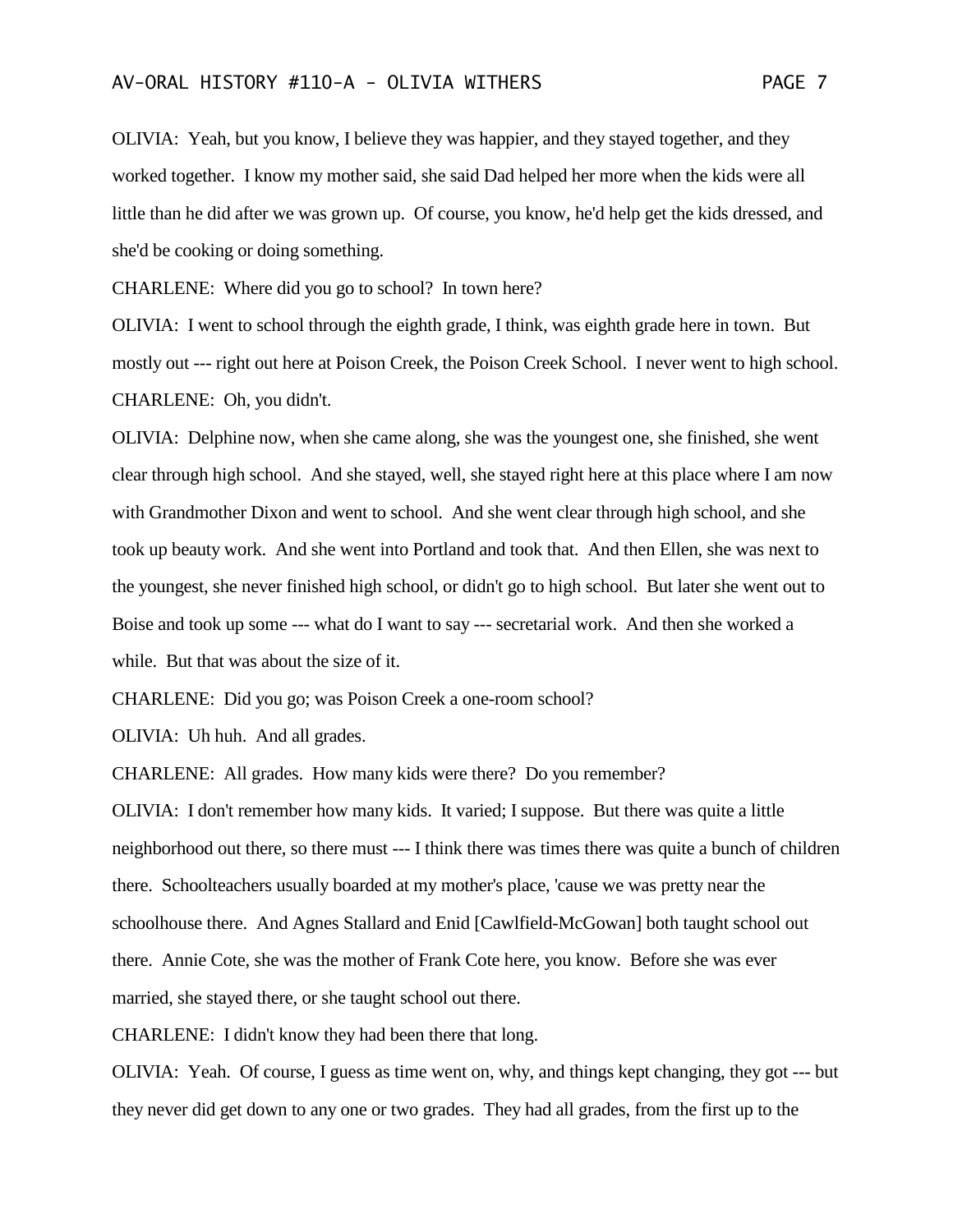eighth, you about finished the eighth grade there, and sometimes you took it over twice.

CHARLENE: What did you do after you finished school?

OLIVIA: Just stayed home.

CHARLENE: Did work on the ranch?

OLIVIA: Just worked. Sometimes through threshing season we'd go out and help somebody cook or something. I did, anyway. The younger girls didn't do that so much. And that was about any kind of work we had. No, we all stayed home.

CHARLENE: What did you do after the days work was done? Did you have any sort of

entertainment, or singing or anything?

OLIVIA: No.

CHARLENE: Fell into bed?

OLIVIA: Ready to go to bed!

CHARLENE: I'll bet. Up early, I suppose.

OLIVIA: Yes, up early.

CHARLENE: I don't think I could take that. Too lazy.

OLIVIA: Well, I don't know. If you didn't know any better and people didn't do any different, why you wouldn't --- I suppose you went along with it.

CHARLENE: Well, what did you raise? Cattle and sheep?

OLIVIA: Yeah, my folks raised cattle, and farmed. My dad was mostly a farmer. He liked farming, and he was a good farmer. But he had a few head of cattle; no big herds like some of them have around now.

CHARLENE: Did you raise all your own meat and vegetables and things like that?

OLIVIA: Mostly. He was a good gardener. And my mother milked cows and made butter. Had lots of bread and butter and milk. Made your own bread. Made about everything, I guess. Oh, I tell you, it really was. I look back now, I guess I didn't --- well I didn't know any different then. But I look back now and think, my goodness. If you started out housekeeping now and do everything like they did, and start raising a family, you'd really think you was in prison, wouldn't you?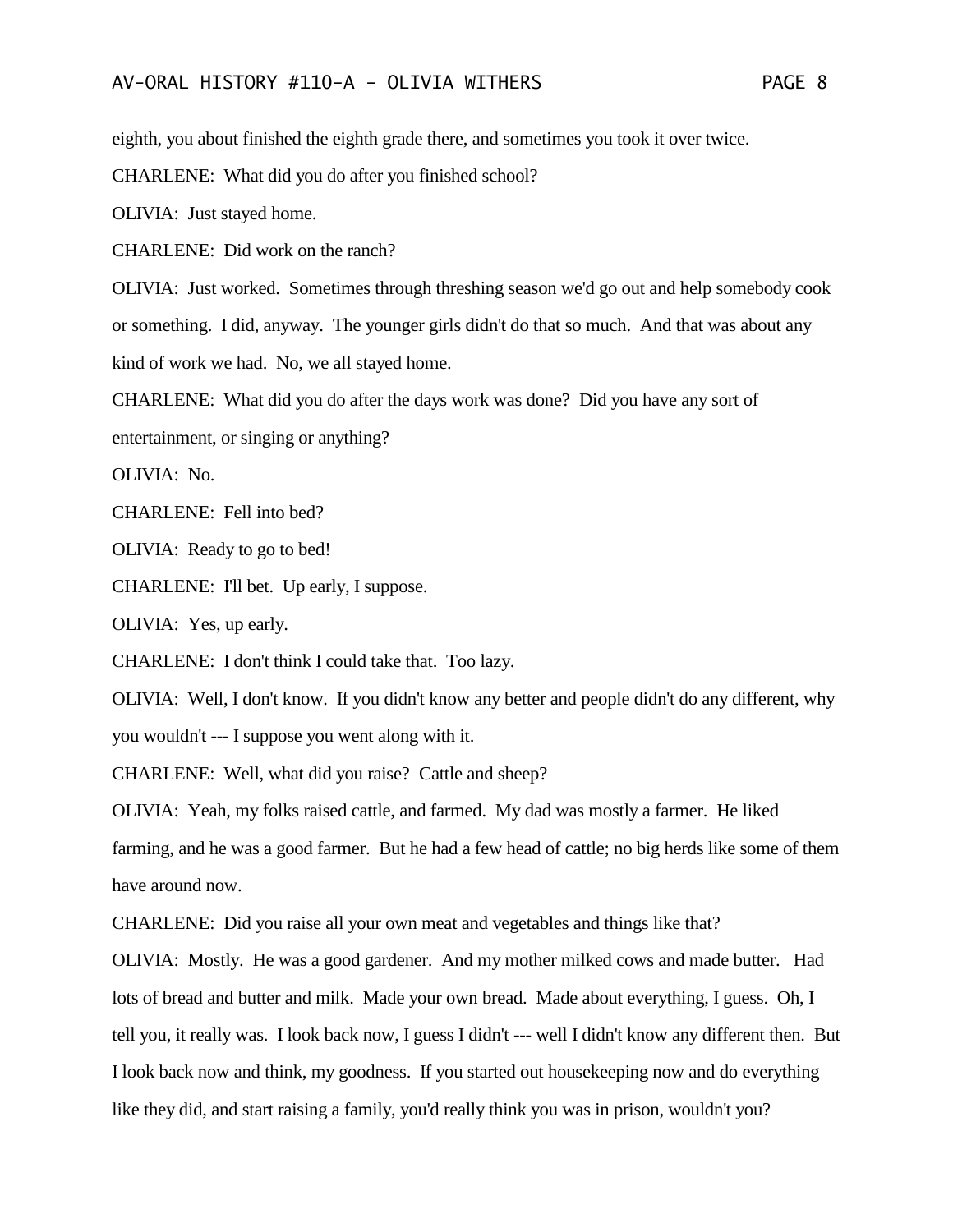CHARLENE: That's an awful lot of work.

OLIVIA: Yes, it's a lot of work. No doubt about that.

CHARLENE: Such big families in those days. How many were there in your family? OLIVIA: We had four girls, all girls. I didn't work outside much, but my two younger sisters, they worked outside quite a bit, like in haying time, they'd run the rake or mower or something. They didn't have all the machinery that they have now. They had machinery, but it was a different kind, and drawn by horse, you know. So, there was horses to take care of, too.

CHARLENE: I don't think I could have taken that kind of hard work. I know it was just dawn to sunset, wasn't it?

OLIVIA: Yes, it was, it really was.

CHARLENE: And a lot of cooking. Did you have hired hands on the ranch?

OLIVIA: Yes. Through the harvest season which, you know, there was the haying through the, late July, then about September why the harvest of grain started. And I think when they first started raising grain, they had to cut it and then shock it up in shocks, you know, all by hand. Then of course they had the header that came along later, and that headed it, and you didn't have all that shocking to do. That was a big lift when that came. I don't know how they do now. They don't raise too much grain around here in Harney County anymore.

CHARLENE: Has the weather changed? Or I wonder why they don't ...

OLIVIA: Not really. I think it's just some of the farmland had been taken up with people, and they just either work in town or raise a little hay, and a few cows or something, you know.

CHARLENE: Maybe it wasn't profitable or something.

OLIVIA: Well, it may be that they --- I don't know how that kinda has switched around, but I think there's a few people out in Rye Grass country like Wallace Shepard and some of them that still farm and raise some grain, because my folks down here, Dick and them, they buy a lot of grain for their cattle for wintertime to feed, you know. And they've been getting quite a bit from out that way. And I don't know who else does. I guess over in that Silver Creek country they do a little farming over there. I don't know how, to any great extent, but I know when you go along the highway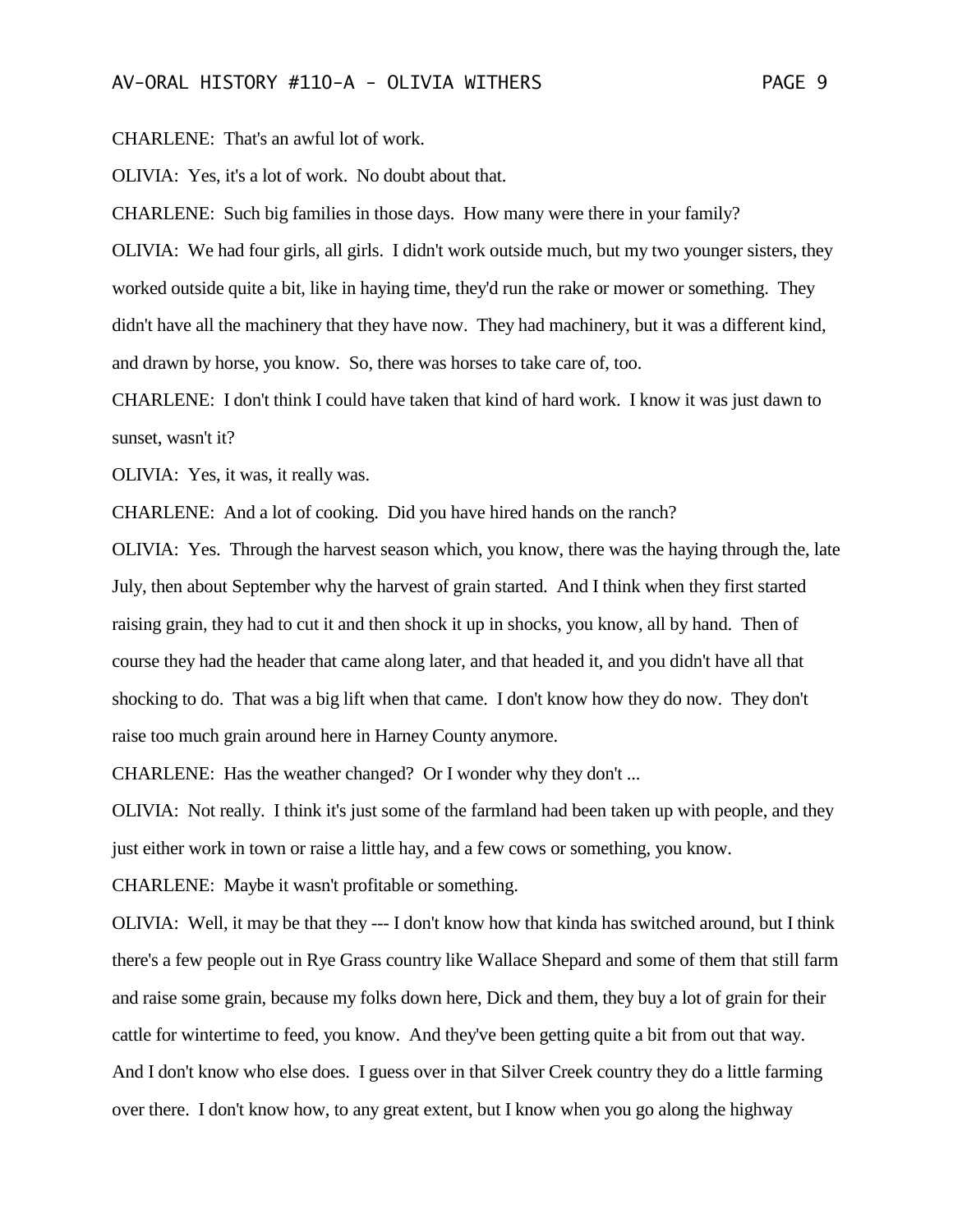there's several places, it's been plowed up and worked there. Of course, they have all this machinery now to do that with.

CHARLENE: Yeah. Probably makes it a little easier, I'm sure. Did you keep a lot of horses on the ranch? How many did you have to keep?

OLIVIA: No, we didn't. My dad didn't keep too many horses. He kept enough horses to do his work with, but he didn't have a lot of riding to do. He only had maybe two, a couple of saddle horses or something. 'Course he had a place up in the mountains here and what cattle he kept he could just take them up there and leave them for the summer, 'cause he didn't have a big layout like some of these people have.

But there was Uncle Skip Whiting, now he was a horse fiend, and he kept horses. That's all he had, was horses. And there wasn't any money in them, of course.

CHARLENE: Just quarter horses, work horses, did you keep, or ---

OLIVIA: I think he kept mostly riding, saddle horses, 'cause lots of people would go out there and, you know, just go for a horseback ride. He liked that, he didn't farm much, he didn't farm at all. Darned if I know what he done. He just had his horses, that were about it. He never did marry -- well, he did marry one time, but otherwise he mostly bached all his life.

CHARLENE: Did he race horses or sell them for racing?

OLIVIA: Yes, oh yes.

CHARLENE: Was there a place around here that you could race? Horses --- have a horse race? OLIVIA: Well, he lived out here on the old Whiting place, right out here by the river, and he could have his horses there in the fields.

CHARLENE: I mean was there a regular --- was there a track? Did a lot of people race horses? OLIVIA: I don't know about that. Oh, there's quite a few, they must have raced horses. Well Uncle George Whiting, he was a good hand with horses. And he had some good horses. He didn't go to any extent with it, but he had some nice horses. And he was good with horses.

CHARLENE: It takes a special hand, I suppose.

OLIVIA: And then --- 'Course there was a few people freighted, you know, with teams, freight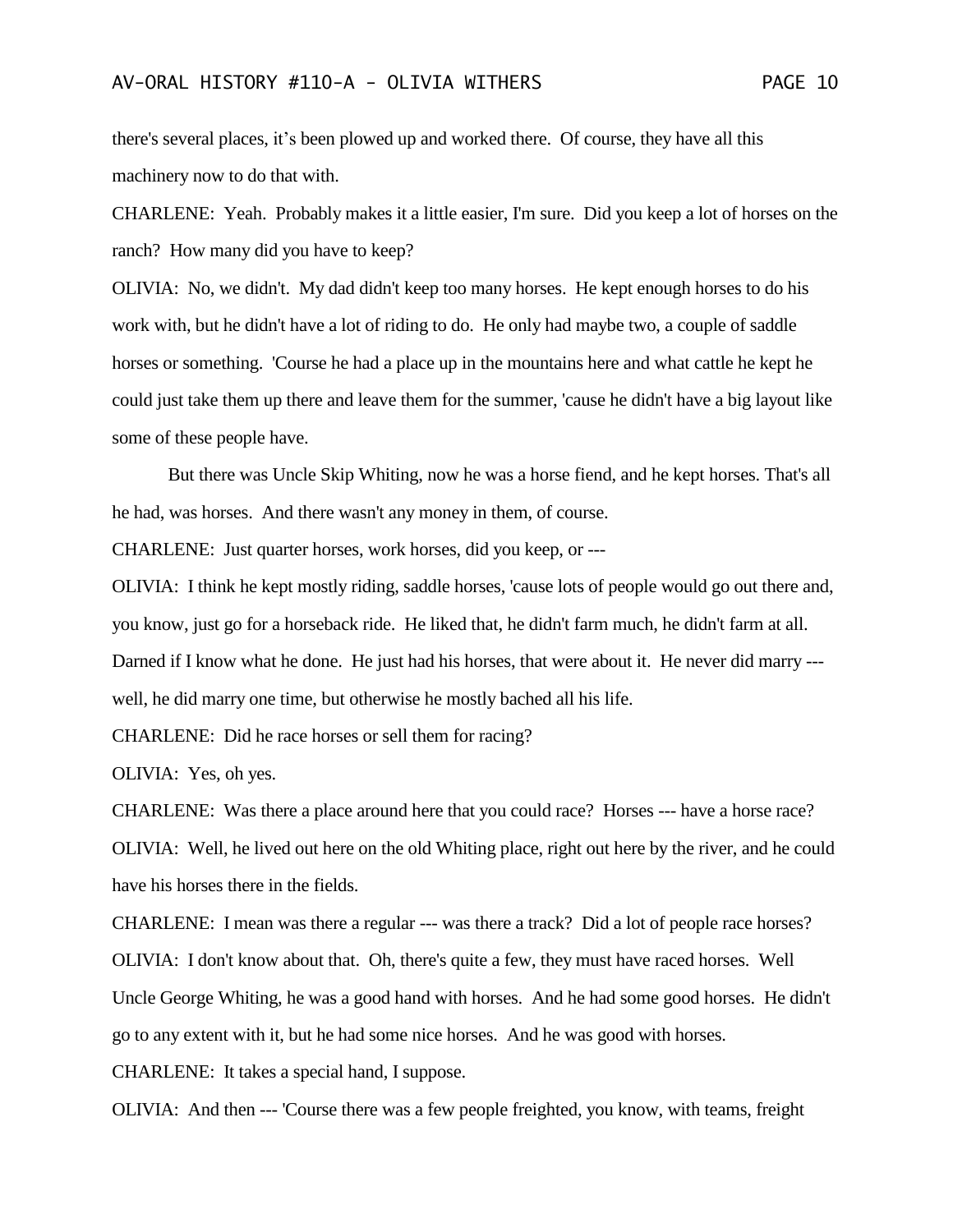teams. They'd go to Ontario or Vale and bring in loads of freight for --- I guess the town and different people. So of course, they'd have four and six horse teams there, doing that. And they'd have a camp wagon. 'Course they couldn't do that in a day like they do now, go over old Stinkingwater Mountain out here, all these places.

CHARLENE: Well, how long did it take, I wonder, to go to Ontario or something like that, or John Day?

OLIVIA: I don't know. I've heard them talk about it, but I don't really know how long. It'd take three or four days though, I imagine. Of course, you know with a team you couldn't --- well I know, I heard them say many times, Stinkingwater was one camp spot where they'd stay overnight. They couldn't drive those horses day and night, you know, because they'd have to camp and feed and take care of their horses. And I don't know where another --- it'd take three or four days, I imagine. CHARLENE: Gosh. I keep thinking of Burns as isolated now; boy, that would really be isolated to be three or four days away.

OLIVIA: Yeah, I should say.

CHARLENE: Did you ever get to go to Ontario and those ---

OLIVIA: No. No, we all stayed home. When my folks built the big house out here --- 'course its burned down now. I wonder --- do you know what year the old Dalton house was built here in town?

CHARLENE: Gosh, no --- it was before, I think it was before 1900. I'm pretty sure it was before then, 'cause it was about 75 years old when it was torn down. It was around 1900.

OLIVIA: Yeah. I guess I've heard it said, but I don't remember. I was wondering if our house was built about that time. But anyway, my dad went to Ontario with a team and picked up --- they had to order stuff, you know, and picked up the doors and windows and things like that for that house. I remember that I can remember that. And he went with a team, too. Well, I think he probably -- about ten days maybe, going and getting it. There was some awful nice doors in that house. I wish I had some of them.

CHARLENE: Well, it's just all torn down.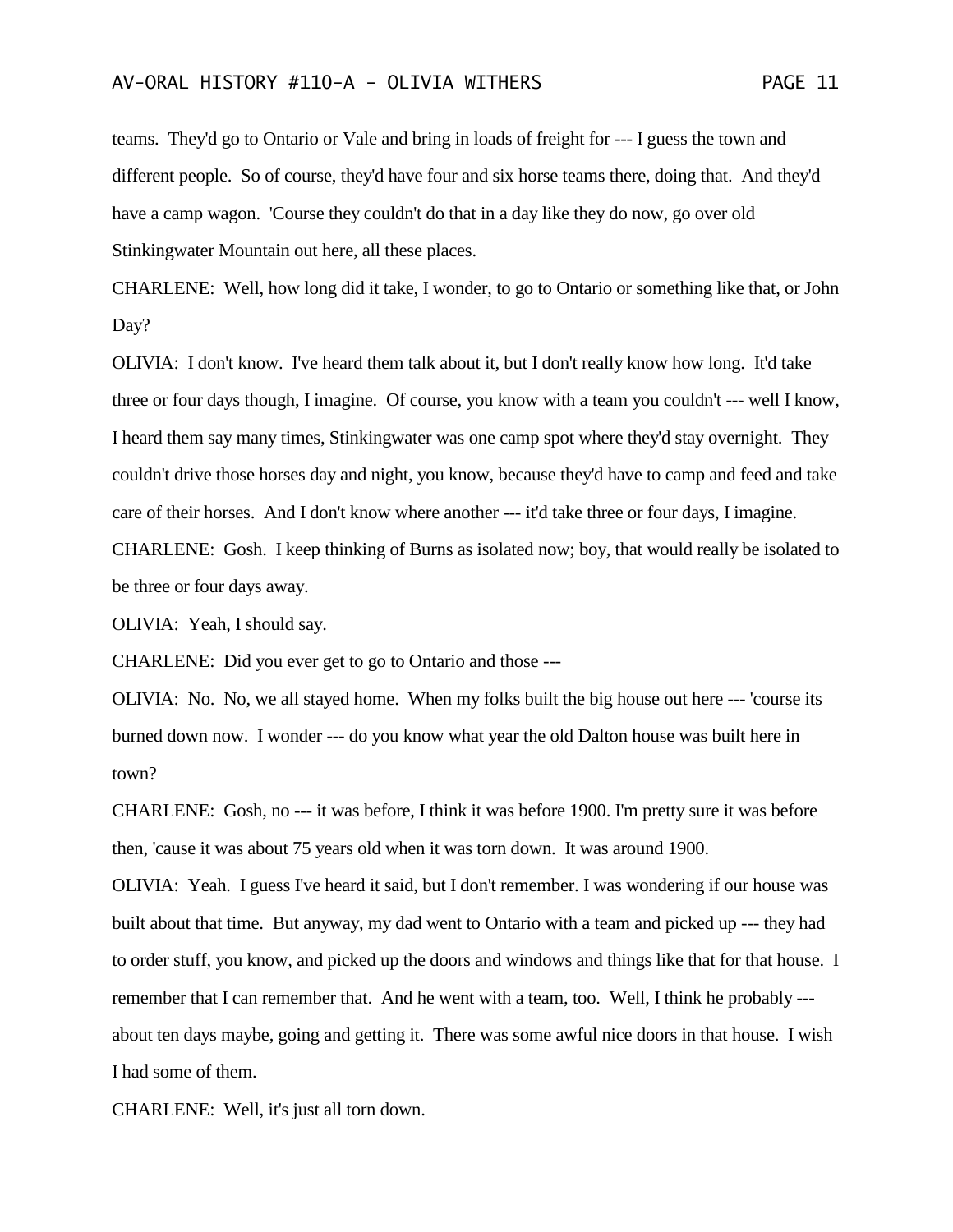OLIVIA: Yeah. I hate to see these old places torn away. I kind of like to see them revived and kept going.

CHARLENE: It could have been used for something.

OLIVIA: Well, I'm sure they could, too.

CHARLENE: Why, they could have moved the museum in there, something like that.

OLIVIA: Well, you know, when you've been on trips or something, you go through some of these museums that's been fixed up from old --- some old home, even restaurants. And I just loved that, going into some old home where they had an eating place fixed up. They're always nice, I think. CHARLENE: Oh yes, yeah. Oh well, it's gone.

OLIVIA: It's just the way times change.

CHARLENE: Now it's back to --- people want to keep the antique houses and so forth now that they're all torn down. That's the funny thing about it.

OLIVIA: Well, that's just true Charlene, and I imagine that we've all thrown away things that we wish we'd have kept now. 'Cause they do have that craze. I don't know, I never was too strong on it, but I can yet see where very likely everybody has thrown away something that now, if they had it, do something with --- so I guess. And back East, it's worse than it is here, 'cause they are worse to keep those old things, don't you think?

CHARLENE: Oh yeah. Well, they have so many older things; you know, houses that are three hundred years old ---

OLIVIA: Yes, they do, because when you take these tours, you know, you tour some of them sometimes, and you can see how it is.

CHARLENE: Well, here something's old if it's a hundred years old. That's pretty old here. OLIVIA: Well, here's this Donegan house down here, where Doherty's live, that's a pretty old house, but they keep that up pretty nice. Of course, that was the Foley house.

CHARLENE: ... I was wondering about when you went to school out here, what it was like, going to a one-room school. I've never been to one so --- all I did was go to grade school and high school, and so forth, so --- What time did you start in the morning? Did you just walk to school?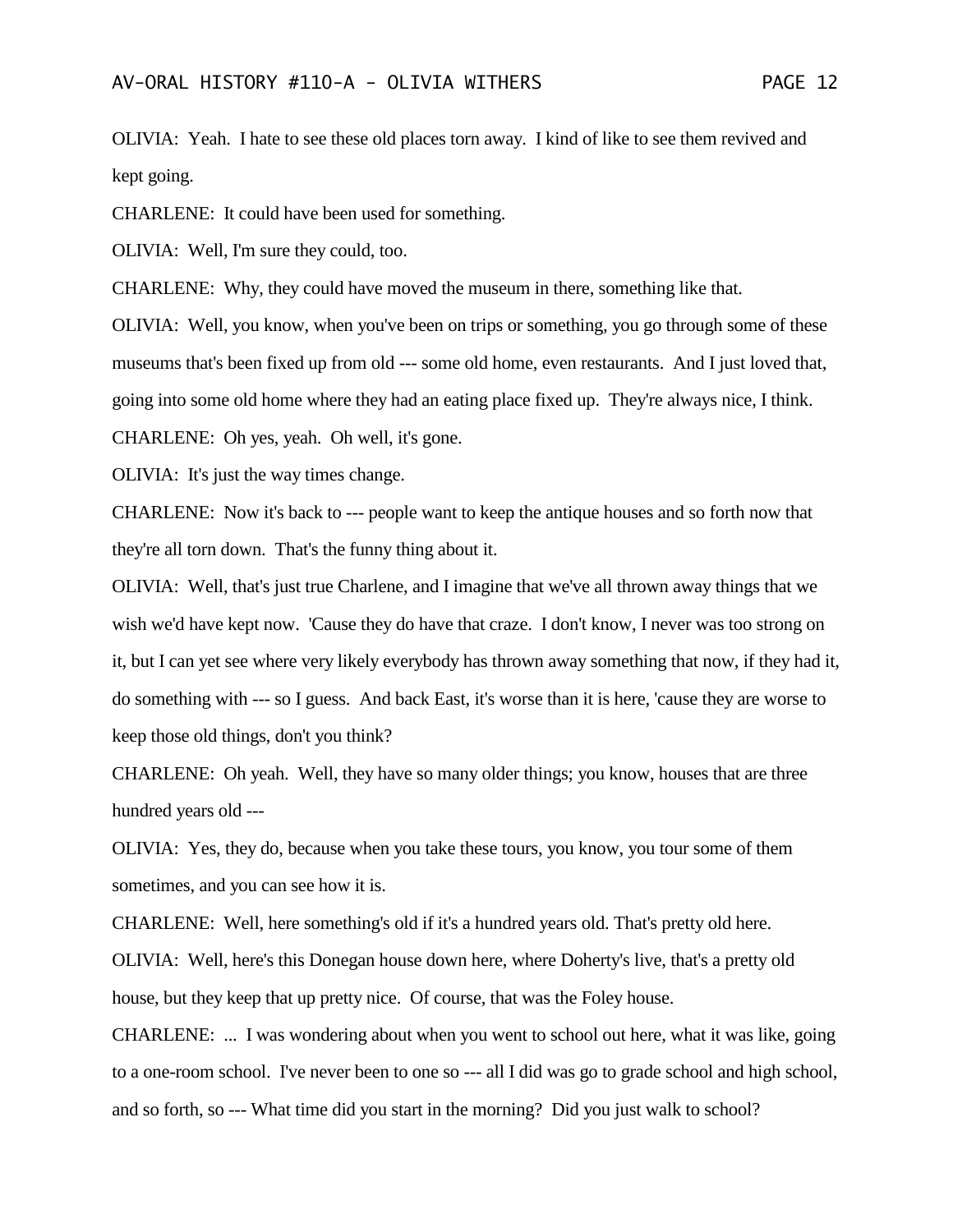OLIVIA: Oh yes. There were no buses, or anything like that.

CHARLENE: Must have been close enough to walk.

OLIVIA: Well, we were close enough to walk. Some of them wasn't, but they'd either come with their horse or --- Like for one thing that I remember, the Culp kids, or the Mace kids, Clarence Mace and his sister Hazel, they lived down this, like down the Hanley Lane there. Well, you know, let's see, what would it be called now? It's the old Mace place. It's an old place, that --- down there, where Hazel lived. Do you happen to remember Hazel Culp?

CHARLENE: I think maybe I do, yeah vaguely.

OLIVIA: Well, Pat Culps on the old Leven's place. Well, then just below it is the Mace place, but when you go down Hanley Lane you can see it off to the right there, big house over to the right there. And who lives there now? Pat's got somebody living there, oh, Clark I think, one of Tessa's kids. A boy and his wife live there now. But Hazel lived there, and she remodeled it, fixed it, but she was raised there, she and her brother Clarence. Well, they'd come horseback, and we could always see Clarence and Hazel coming up that lane just a riding like --- to anything. They'd just come a flying. Well, those horses, they had to tie them up and leave them there all day, you know, and ... But we always walked, and the Baker kids walked. There was some Culps lived just over by us too, they walked. One of them was Hazel's husband, Charlie Culp. That was that bunch of Culp kids. And well, anybody that was around there close, they walked.

Well, I don't know, as far as going to school it was just like any other school, I think, we just mixed there. But you was in whatever grade you was in, and took your exams and everything. CHARLENE: What kind of subjects did you study?

OLIVIA: Well, nothing special. We just had reading and writing, and arithmetic, and spelling. We had these spelling bees, some maybe once a month on Friday afternoons or something. And somehow or other I rated pretty good on that. 'Cause I've still got some little old prizes I got from spelling bees.

And I took some special writing from a Professor Rigby; he was the County School Superintendent, by mail. I did take that, one time. But just the regular studies, no nothing special.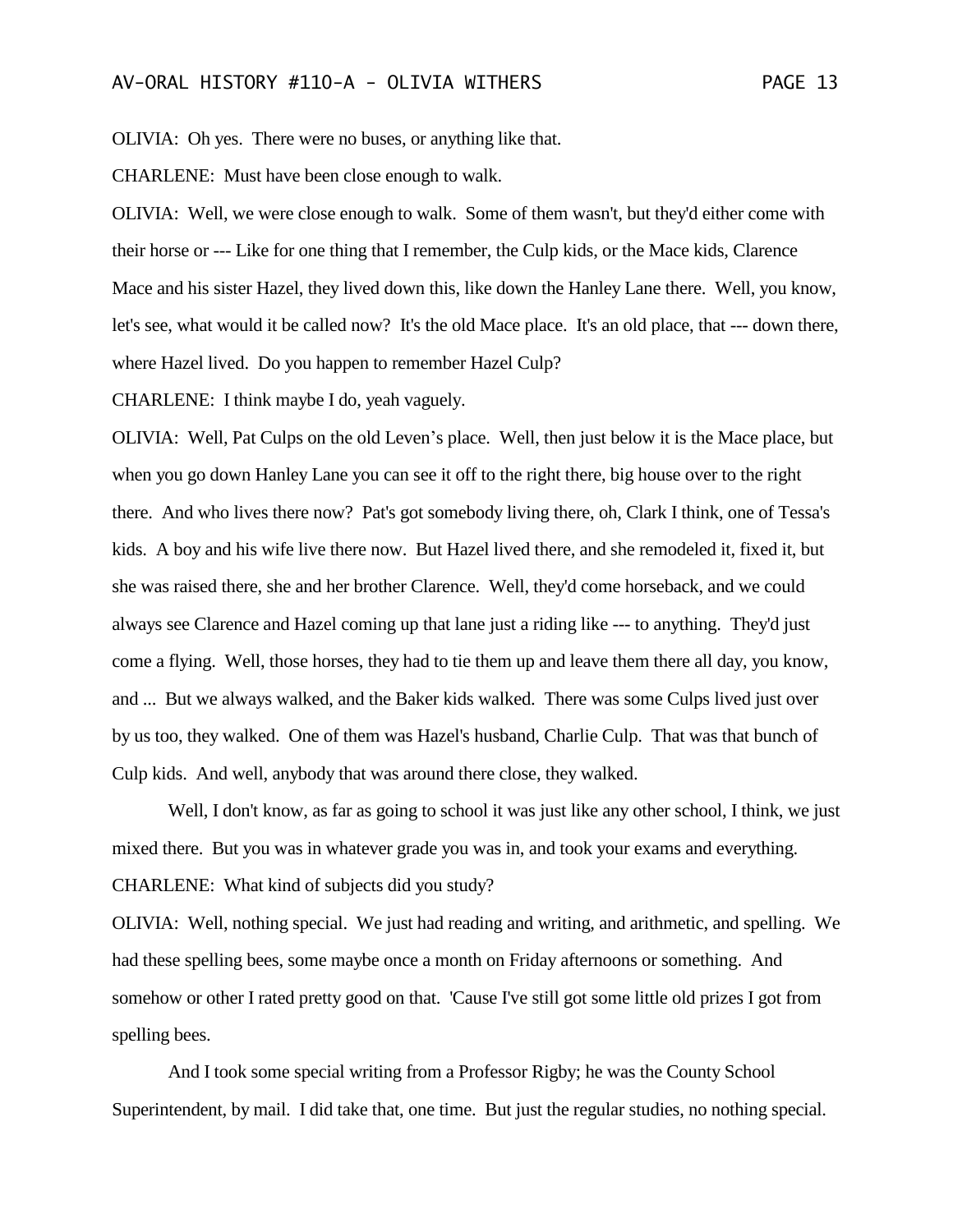CHARLENE: Did you have Christmas programs?

OLIVIA: Yes, yes, they had Christmas, some nice Christmas programs.

CHARLENE: What did you do for those?

OLIVIA: Oh, had Christmas songs, and each --- well each kid would get up and have his little piece or whatever he done, you know, whatever he was fitted for, like if he sang pretty well. And then group singing, and the whole neighborhood would turn out and go.

CHARLENE: Did you have a graduation ceremony when you got through with the eighth grade? OLIVIA: No.

CHARLENE: You didn't?

OLIVIA: No. I think maybe we got a little, kind of a diploma from the County Superintendent, or something like that.

CHARLENE: Was the Superintendent in Burns? Did he live in Burns, or somewhere else? OLIVIA: I don't remember. I think they must have been in and around Burns somewhere. And I think Lester Hamilton was Superintendent once, too. I remember this Rigby because he was a beautiful scribe, you know, and I took some writing lessons from him. Then, gee I don't know how old I was, but my cousin Ida Cross and I, we were the two oldest of the two families, and my Grandmother Dixon, she wanted to give us some music lessons. So, Lea Robinson was here in Burns --- you remember the Robinson's? You wouldn't remember them.

CHARLENE: I don't think so.

OLIVIA: No. They was some more people that she peddled butter to. Well, this Lea Robinson was going to give us music lessons, and did. But Grandmother Dixon --- that was from my mother's side, she took a board, about a foot board, and they marked all the keys, you know, and everything on that. And we learned our notes and things off of that. Finally, our folks got an old organ, we had an organ. I think Jo Schroder's still got the organ. So, we took some music lessons from Lea. Then later, I took some more music lessons from Celia's aunt here, Madge Leonard. She was one of the Byrds. And then she married Leonard, and I took some lessons from her. Then after I was married, I got myself a piano, and I took some lessons from Mrs. Harris. And Reverend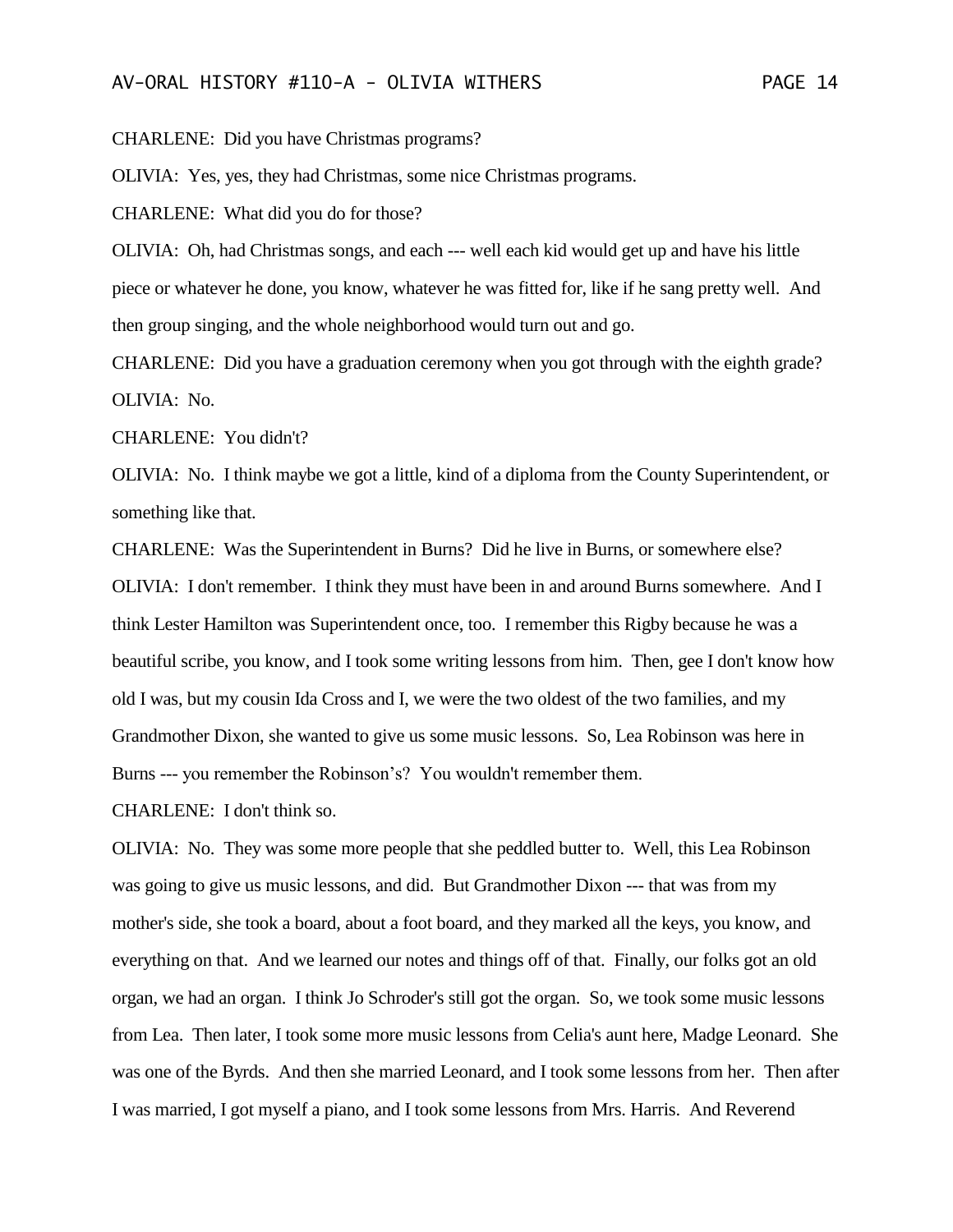Harris was the minister of our church here.

CHARLENE: Oh, that was way before my time, I guess.

OLIVIA: Well, probably was, because that was around 1925, '26, and I took some lessons from her. I come clear down from Harney, down here, to take some music lessons.

CHARLENE: Gosh, oh my. Did you have to ride in, I mean by horse?

OLIVIA: No, no, we had a car then. Yeah, we had a car. In 1915 my dad, he had bought a place just across the road from us, a little more farmland, it was, it wasn't meadow or anything. Then he said that year, if we worked hard and we got that place paid for, why we'd go to the Fair, San Francisco Fair.

CHARLENE: Oh yeah, the World Fair!

OLIVIA: Well, Archie McGowan, who was in the Burns Garage here, you know, he had a Ford car, an old, not a new Ford. So, my dad bought this new Ford, and we got the place paid for, and we went to the Fair in that car.

CHARLENE: Oh my.

OLIVIA: And that was one of those first old Ford cars.

CHARLENE: How long did it take you to drive from ---

OLIVIA: Oh dear, I don't know. We drove and drove, and we got down there. Archie had been to the Fair ahead of that, so he gave Dad all these pointers as to where to go, and places to stay, or something. But my mother was scared to death we kids would get lost, you know. "Dad, where's the girls? Where's the girls?" I think she worried more about that than she --- But I guess we must have had fun, and we thought we had done something when we went to the Fair.

CHARLENE: Oh, that must have been really a thrilling experience.

OLIVIA: Well, it was. It was kind of a past memory to remember too, with me. Well, I think the other girls kinda --- 'cause we often, sometimes when we'd get together, we'd think, well, do you remember when we went to the Fair. You know how that goes? That was our first trip, any place. CHARLENE: Gosh. Did the car ever break down?

OLIVIA: No, the car just went fine.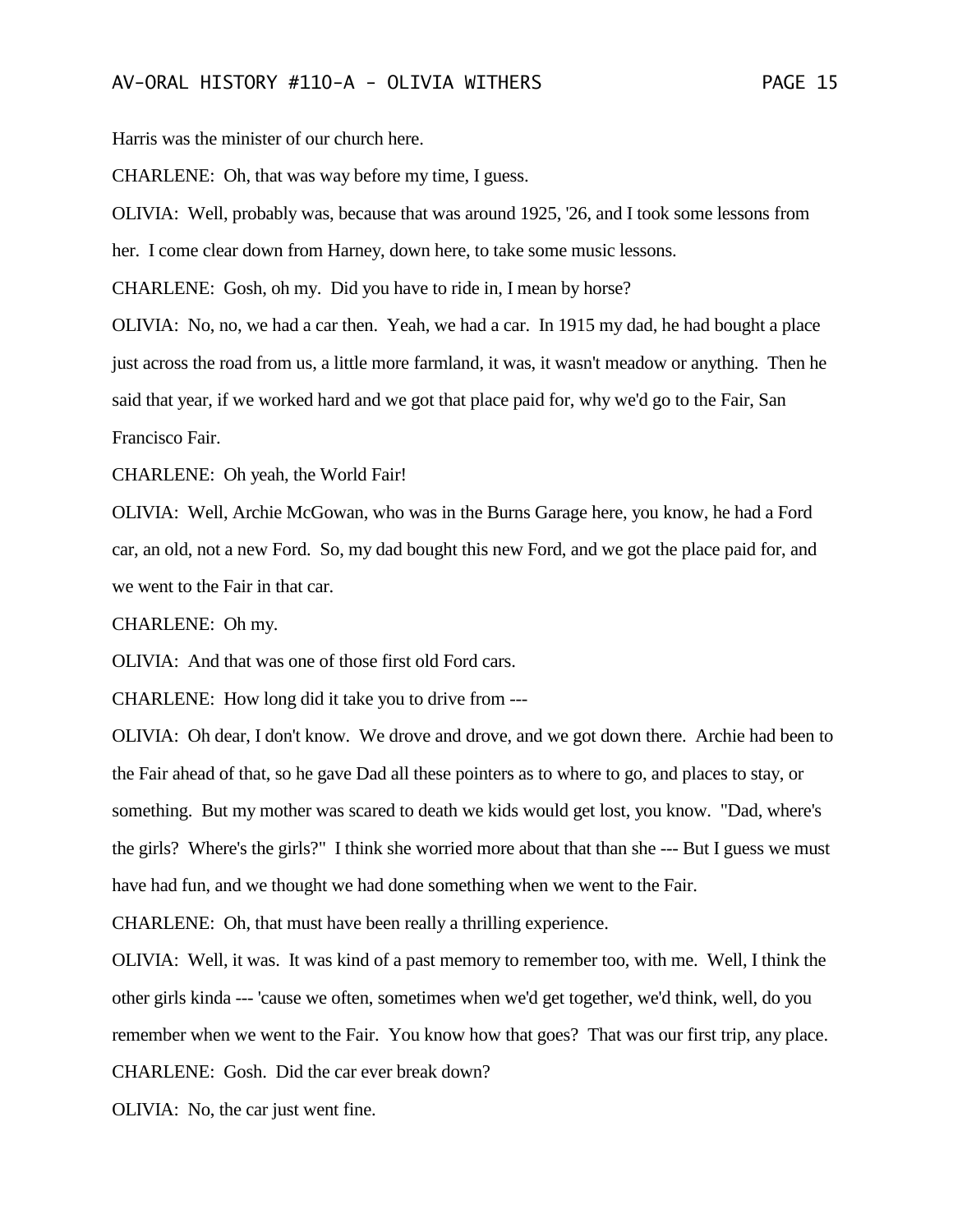CHARLENE: Oh, I heard they had a lot of breakdowns. But that's, my that's something.

OLIVIA: Yeah. ... (Unrelated)

CHARLENE: Well, how long did you get to stay at the Fair?

OLIVIA: Oh dear, I don't know. I think we was gone maybe a couple weeks, anyway. But we had quite a trip that time. My lordy, I'd have no idea now where we went or how we got there and back. And then I think from --- where was it we had to take a boat and go across to San Francisco, where would that --- Oakland, would that be?

CHARLENE: Oh, possibly, yeah, I guess so.

OLIVIA: Well, we had to get on a boat there and just drive off with the car, you know, and cross over to San Francisco. Then hunt our place where we was supposed to go.

CHARLENE: Oh, that must have been a fabulous experience.

OLIVIA: Oh, as I say, you know, we just thought we had done something pretty big.

CHARLENE: Oh yeah. Well, that was a real famous Fair, though.

OLIVIA: Yes, yeah, you bet.

CHARLENE: Do you remember anything you did down there? What was interesting to see? OLIVIA: Oh no, I don't. I don't really. I just remember that it was a big Fair, like all these fairs are, you just go around looking at things. But I don't think there was anything special we done. Perhaps my folks was glad to get started back, to get away from there, probably. Time, they had four kids to look after. But we was all old enough to kind of get around. But there was six of us in that little Ford car, you know. Wondered how that many of us got ---

CHARLENE: You camped out along the way?

OLIVIA: Not very much. We come across --- I don't know where that would have been. That wouldn't have been Burney Mountain, would it? But someplace on the way back, well it was kind of getting late, and so we didn't camp out, we laid out on that mountain one night. My dad brought up a big log and made a fire, and I guess we must have had a little lunch in the car with us. We didn't have very much, because we couldn't take anything extra besides ourselves. And I think Mother had a couple of robes, big robes, and a few little wraps or something. Well, we kind of